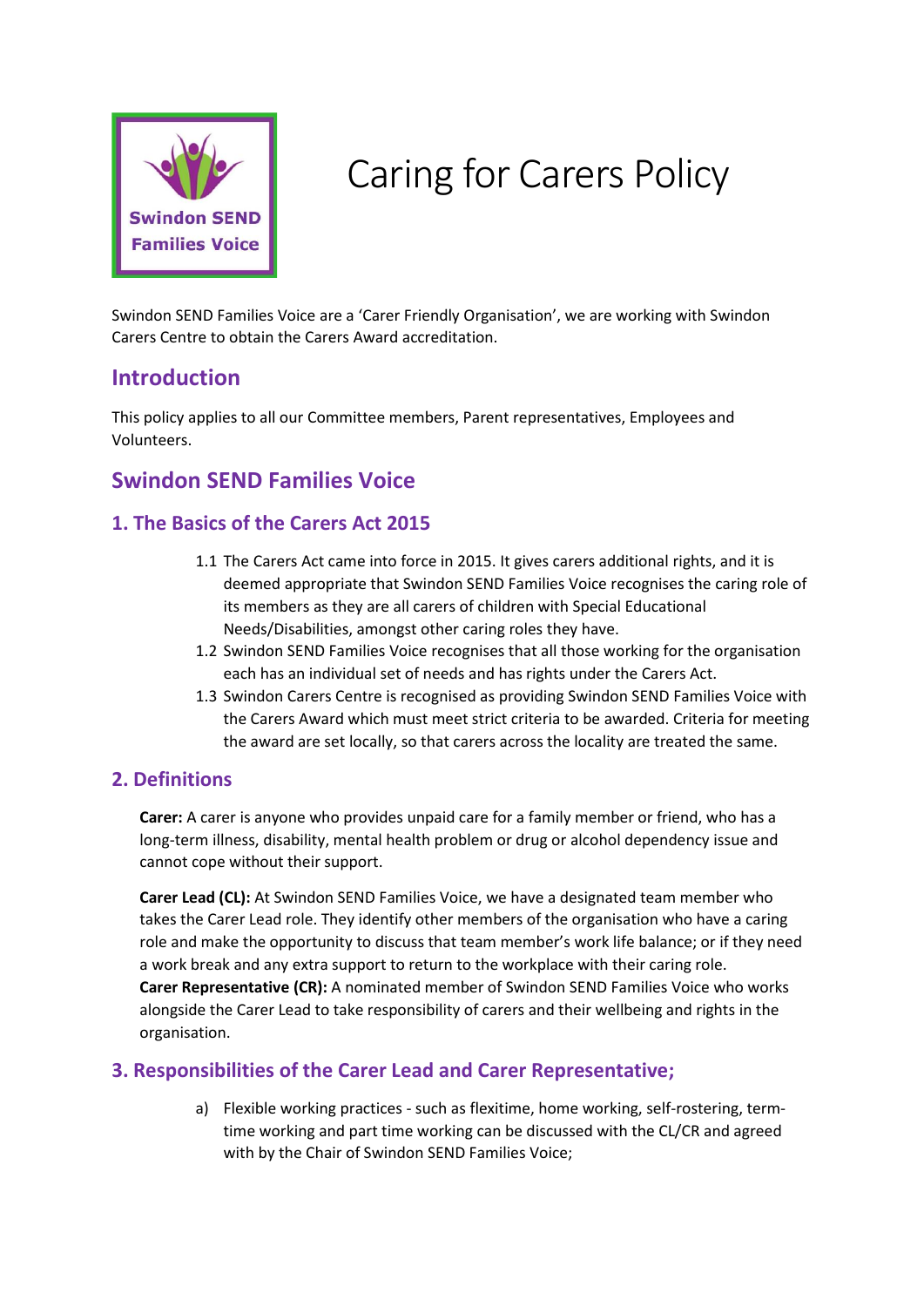- b) In-house networking/support groups the CL will allow access to the Swindon SEND Families Voice WhatsApp and Facebook closed/private peer support groups (SSFV parent representatives and volunteers);
- c) Employee training programmes and access to self-improvement;
- d) Details of our Carer policy. Carers needs and plans for organisational improvements will be discussed including carer breaks, flexible working hours, term-time only working, welcome back interviews following a carer break and staggered return to work.
- e) CL/CR will undergo 'Carer Awareness' review by SCC to ensure all practices are in accordance with the Carers Act and with the Caring for Carers Policy.

#### **4. Policy statement**

As an organisation we need to support our carers in their caring roles. We will:

- Arrange meetings between carers and key staff (CL/CR) to have a documented awareness of each carer's needs, to be assessed termly during one to ones, on an individual basis.
- Ensure all new staff have an induction programme, to include awareness of carer's needs and this policy document.
- Make sure the organisation provides training and support for the CL/CR and the chair of Swindon SEND Families Voice to help them support carers.
- Invite Swindon Carers Centre to attend carers representatives' meetings and events to support the organisation.
- Ensure all carers are identified and supported and relevant information will be shared with Swindon Carers Centre.
- Ensure disclosure is sensitively encouraged through organisational processes and confidentiality maintained, e.g., induction and carers are clear about whom they can share difficulties with and provide training, support and supervision for our team who manage personal data, so that they can act legally, confidently and consistently.
- Enable key staff (CL/CR) to be aware of how to identify (if not known initially or caring role increases) and take appropriate action i.e. inform the chair of the organisation of the changing nature of the carer's role;
- Ensure carers are made aware of their rights to receive an assessment of their needs and know who to access for assessment and support (encourage the carers to contact Swindon Carers Centre who carry out carers assessments).
- Be able to identify and be aware of the needs of carers and their value to our organisation and the community as a whole.